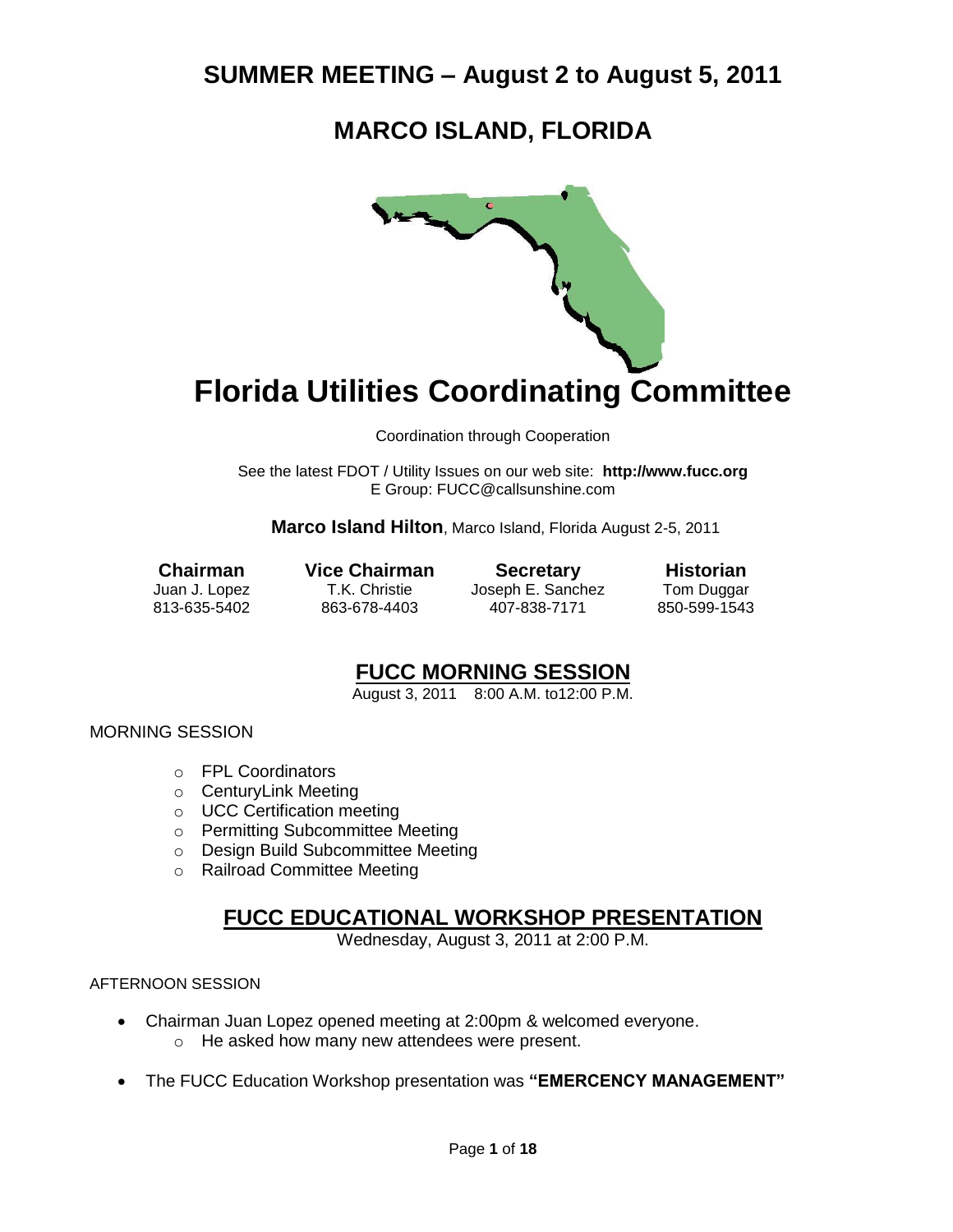# **MARCO ISLAND, FLORIDA**

### **FUCC INTEREST/SUBCOMMITTEE GROUPS MEETINGS**

Thursday, August 4, 2011 8:00 AM to 11:00 AM

#### MORNING SESSION

#### 8:00am -9:30am

- Joint Use Committee Chaired By; Brian Lantz
- By-Laws Review Chaired By: Steve McLaughlin
- UAM Committee Chaired By: Nicole Bates

#### 9:30am -10:30am

- Power Interest Group Chaired By: Adam Padgett
- Underground Interest Group Chaired By: Marcel Diaz
- Telecommunication Interest Group Chaired By: Nicole Bates

#### 10:30am – 11:30am

FDOT FORUM - Chaired by: Tom Bane

## **FUCC MEETING PRESENTATION**

Thursday, August 4, 2011 at 1:00 PM

#### **GENERAL SESSION**

#### **Session A**

**Session Monitor: Adam Padgett – Power Interest Group Chairman**

- **Trenchless Technologies 2011, Presented By: David Hunniford – Underground Solutions**
- **Power Industry Initiatives, Presented By: Adam Padgett, Art Gilmore, T.K. Christie, Progress**

#### **Session B**

**Session Monitor: Greg Schmid, Telecommunication Interest Group Chairman**

- **Permitting in State and Federal "Sensitive" Lands,** 
	- o **Presented By: Kevin Sheldon – Ash Engineering and Jeff Glas – Ash Engineering, Army Corp of Engineers, SWFWMD and DERM**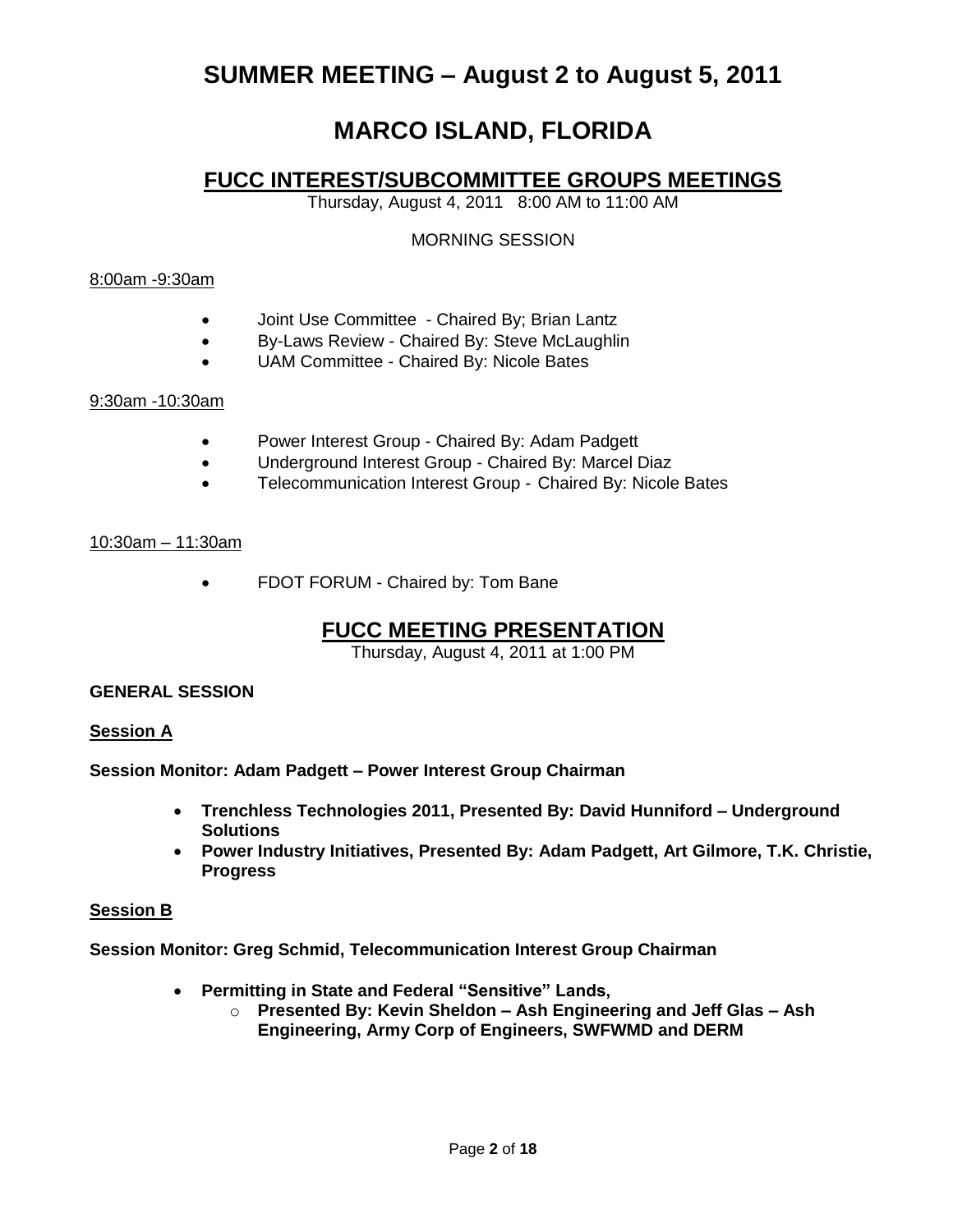# **MARCO ISLAND, FLORIDA**

## **FUCC STEERING COMMITTEE MEETING**

Wednesday, August 3, 2011

#### **Steering Committee - Vice Chairman - T. K. Christie**

FUCC Steering Committee Minutes – Marco Island – August 2011 Meeting Opened at 3:45pm on Wednesday, August 3, 2011

- $\circ$  We discussed the FUCC Sound System that Gary Monday currently has. T.K. Christie will obtain sound system from Gary and going forward, the FUCC Vice-Chair will house & transport sound system to meetings that use the system.
- $\circ$  The committee discussed sponsorship expenses and defined what "in-kind" benefits are. An "in-kind" sponsor is where a trade of services of a equal value in lieu of donation. By-Laws committee will take a look at adding "in-kind" sponsor and revise sponsorship levels.
- $\circ$  It was discussed that nominations for the new secretary position is the responsibility of the past chairman which was Don Anthony.
- o The application and fee was ready to submit for the Professional Engineering credits.
- $\circ$  The new idea of a Vendor Session was discussed and it was noted that Winter & Fall Meetings are low in attendance and this session should be tailored to new technology.

The UCC Survey that was sent out generated over 90 responses and received good feedback that will be discussed with the officers.

#### Roundtable

- T.K. to ensure Interest Group Chairs to submit agenda"s to Dennis 1 month prior to upcoming meeting.
- Dennis to solicit utilities to have a panel discussion on Reimbursement problems they are experiencing on reimbursable projects.
- Keep inviting Govt. officials to meetings. Juan Lopez volunteered to help the Membership Committee with this task.

#### New Business for Discussion:

- Item to the Steering Committee agenda for Howey-in-the-Hills, to discuss the option/possibility of the FUCC changing from a Non-Profit Corporation like we are today to a Non-Profit Association and file a 501(c)(3)?
- Mark Wallbom CEO of Underground Imaging Technologies (UIT) has offered to help us during the by-laws subcommittee meeting in Marco.
- **Professional Engineering credit application & fee has been submitted discuss update.**
- **Sound system should be in FUCC officers possession.**

Meeting was adjourned at 5:05pm.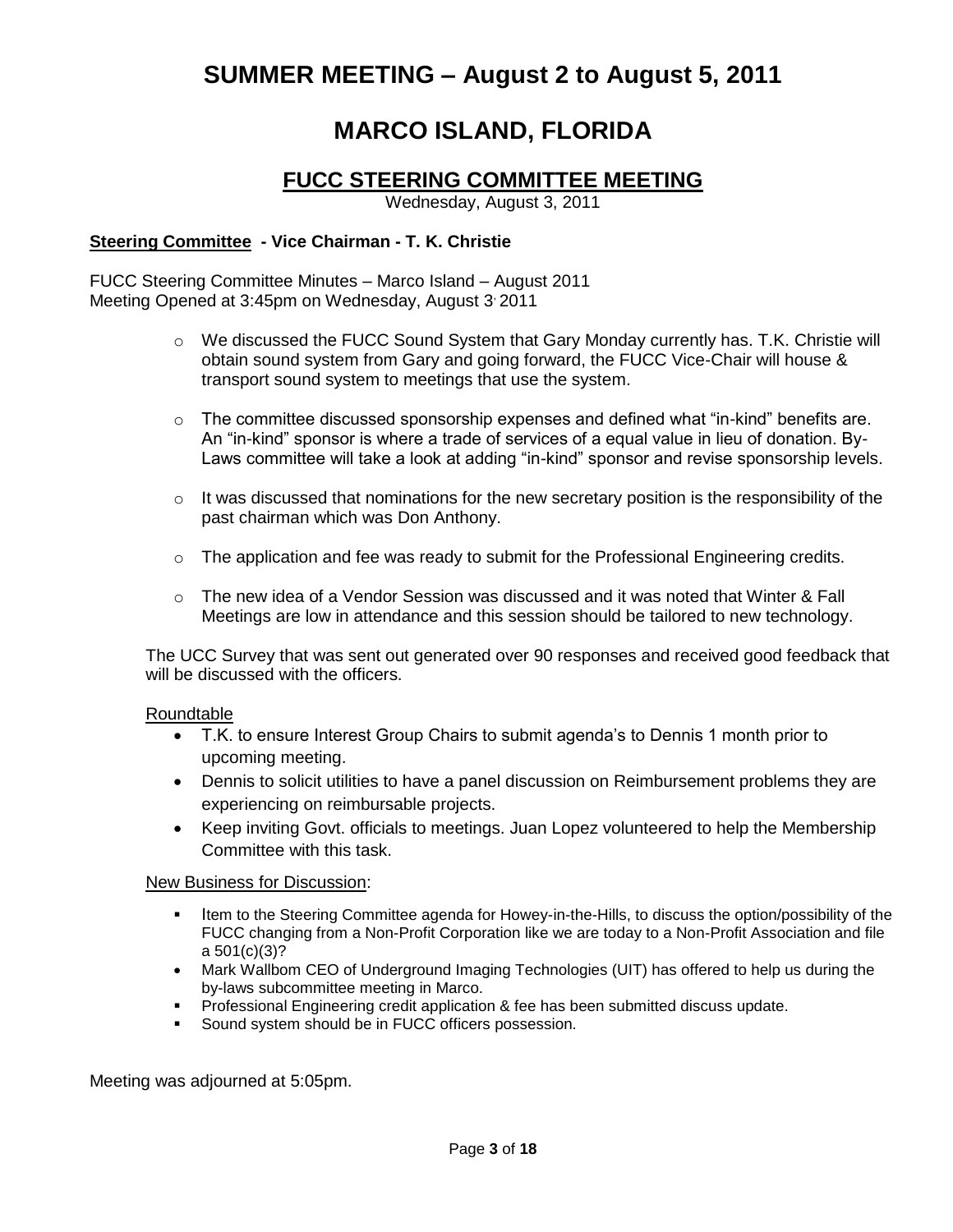# **MARCO ISLAND, FLORIDA**

## **FUCC BUSINESS MEETING**

Friday, August 5, 2010

**Chairman Juan Lopez called the meeting to order at 8:03 A.M on Friday, August 5, 2011**. The Chairman welcomed everyone and gave his opening remarks. The Chairman introduced Jerrold Whitt, who gave the Invocation followed by the Tribute to the Flag. The Chairman introduced the officers, T.K. Christie, Vice Chairman, Joseph E. Sanchez, Secretary, Vinnie Lavallette, Treasurer and Tom Duggar, Historian (who could not attend). The Chairman introduced Joe Sanchez for the reading of the minutes.

**SECRETARY'S REPORT – Joe Sanchez** reported that the minutes from the Winter Meeting in Ocala, Florida are currently posted on the FUCC web site. Joe Sanchez began to read the minutes which was immediately followed by a motion from the group to approve the minutes, followed by a second motion from the group to approve said minutes as posted and to waive the reading of the Secretary"s Minutes. They were approved as written. The group was reminded to submit their subcommittee reports to the Secretary at **[joseph.e.sanchez@sug.com](mailto:joseph.e.sanchez@sug.com)** as soon as possible and to write them in layman"s terms so that they can be more understandable to others that may not be as familiar with the terminology used by their committees. The group was reminded of the E-mail Group for FUCC. To become a member of the group you should send an E-Mail to [FUCC@callsunshine.com.](mailto:FUCC@callsunshine.com) In the subject line, type the word: subscribe, you will automatically be added to the group and will be receiving all future electronic mail outs. The FUCC web site is up and running at the old address: http:www.fucc.org.

**Mr. Chairman then called for the reading of the Historian Report. Unfortunately, Mr. Tom Dugger was unable to attend this meeting so Mr. Ron Popp read the report.** 

## **Historian Report - FLORIDA UTILITIES COORDINATING COMMITTEE**

**HISTORIAN'S REPORT FOR Wednesday, AUGUST 5, 2011**

### **FIFTY YEARS AGO - August 11, 1961, Horne Service Center, Florida Power Office, Lake Wales, Florida**

#### ATTENDANCE:

| $\circ$ Telephone 5, | Power 7,    | FDOT 1.              |
|----------------------|-------------|----------------------|
| $\circ$ Cities 2,    | Railroad 1, | Fla. RR & PU Comm.2. |
| O TOTAL OF 18.       |             |                      |

- **CHAIRMAN** B. L. Griffin, Florida Power Corporation
- **VICE-CHAIRMAN** Ken Williams, Intercounty Telephone and Telegraph Co.
- **SECRETARY** Ralph Oswald, Florida Telephone Corp.
	- o A presentation was made on dragline operators working in the vicinity of
	- $\circ$  Power lines, which is very dangerous unless proper precautions are taken.

#### **TWENTY-FIVE YEARS AGO: August 8, 1986, Indigo Lakes Conference Center, Daytona Beach, Fl.**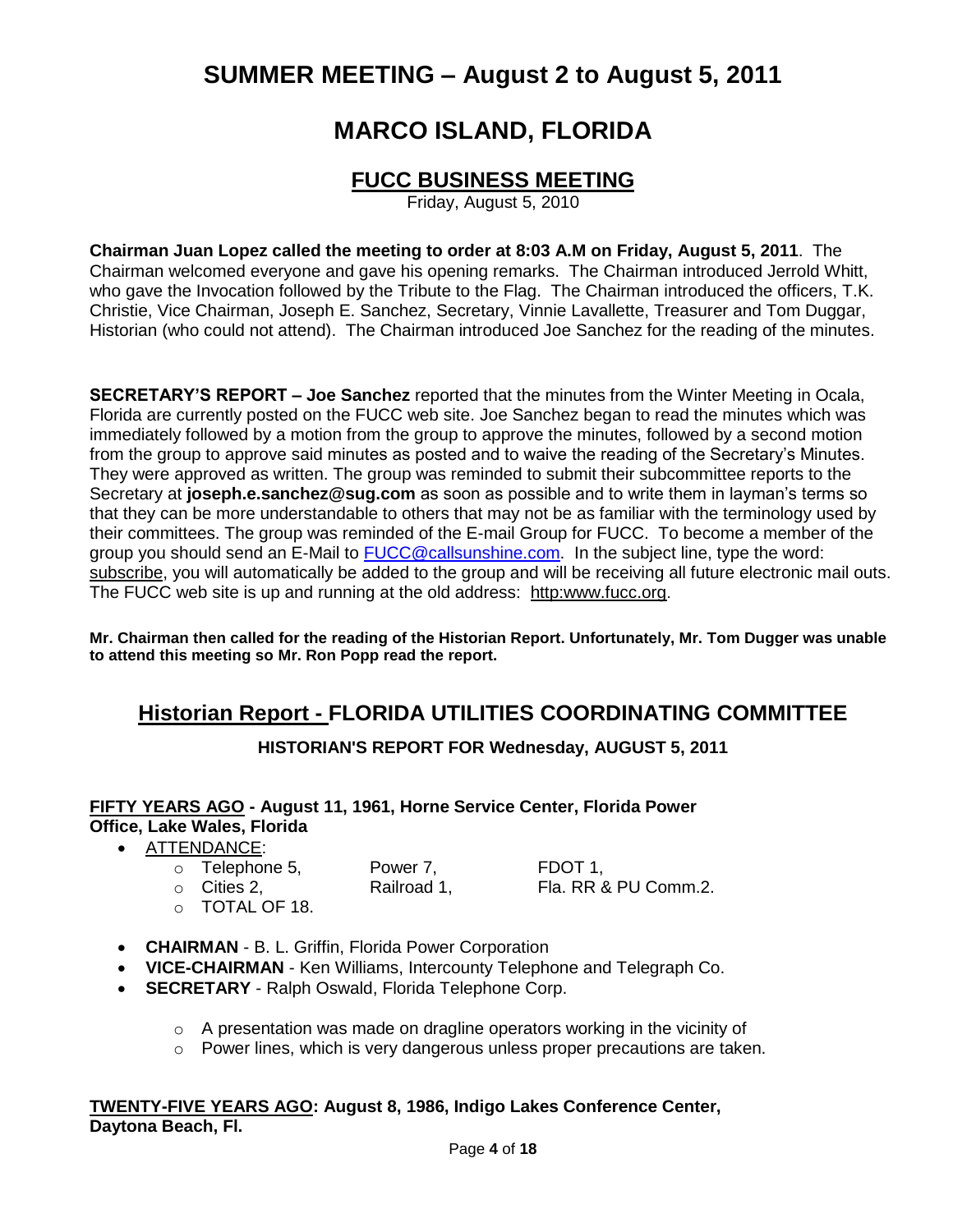# **MARCO ISLAND, FLORIDA**

#### ATTENDANCE:

- o Telephone 12, Power 19, FDOT 14,
- o Cities 10, CATV 3, Gas 4,

- o One-Call Centers 1.
- o TOTAL OF 63.
- **CHAIRMAN** R. J. McConville, United Telephone
- **VICE CHAIRMAN** Mike Flanery, Pinellas County Water
- **SECRETARY**  Roswell P. Sherling, Lee County Electric Coop.
	- o Members who attended that meeting that are still active in the FUCC are
	- o Dennis LaBelle and Thomas Duggar.
	- o This meeting was a Joint meeting with Florida Chapter 26, IR/WA
	- $\circ$  The first speaker was Thomas E. Drawdy Secretary of the FDOT. Mr. Drawdy thanked the Utility Process Task force for their input on problems which were addressed by the FDOT and revisions were made resulting into a better document for all those concerned. Mr. Drawdy expressed the major concern of the heavy growth of Florida and itseffect on needed projects, and Florida's ability to fund these projects with monies presently available. Florida has the third largest spending budget but, per capita, is proportionately low. Mr. Drawdy said that there is a problem with contracts not being completed on time. Delays are sometime caused by FDOT and by contractors requesting utility relocation. The FDOT is presently working on many ways to improve, including a law regarding eminent domain. FDOT will concentrate on preliminary engineering, recognizing that this is the key to good planning.
	- o The next speaker was the Safety Inspector for Bell Laboratories in Atlanta. He presented an interesting and informative program on fiber optics. He had a demonstration laser beams and discussed the safety aspects.
- The **Malcolm Yancey Award** was presented to: **Ted Carlson with FPL**
- **The Outstanding Liaison Person of the Year** was present to: **Dennis LaBelle with FPL**

**Mr. Chairman then called for the Treasure's Report, which was presented by Ms. Vinne LaVallette. This was followed by the FDOT District Reports as follows:**

### **Treasurers Report**

It is very important to the FUCC that everyone resister via ACTEVA. Search word is "FUCC." When you reach the site, there will be fours selections. If you have prepaid, please use the appropriate selection, there is No Charge, only the registration. With this electronic registrations, the Committee can plan for the meals and breaks at each meeting. Vinnie also suggested that anyone having trouble with the web site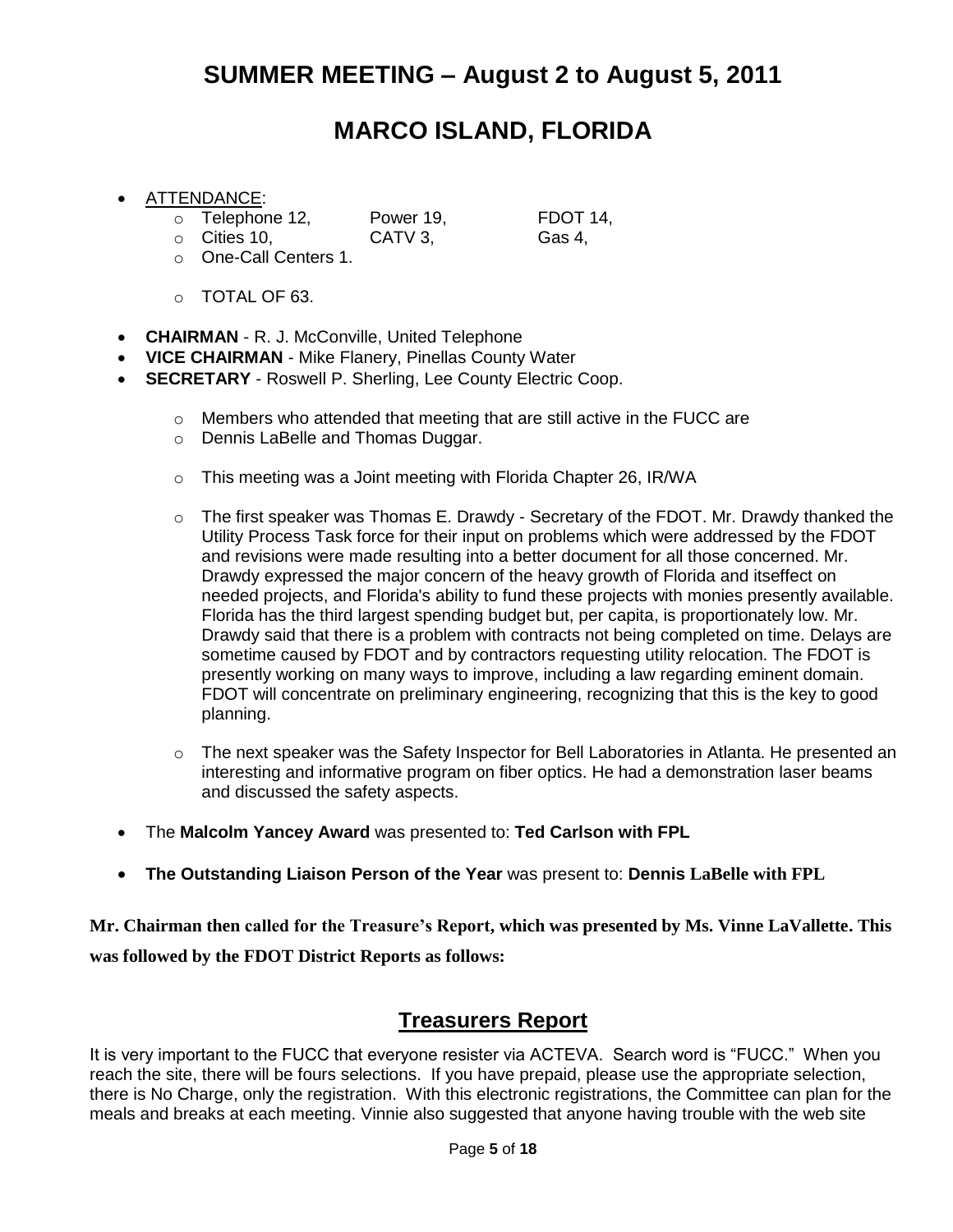# **MARCO ISLAND, FLORIDA**

can simply send her a check for registration.

For additional consideration: The meeting fees were increased to cover the additional cost incurred by using Active and Credit Card registrations. These fees were raised and the cost is passed onto the FUCC. If you pay by "check" the FUCC gets all of the money you pay, without processing fees. Please Consider advance registration and payments.

## **FUCC TREASURE'S REPORT AUGUST 2011**

| <b>Beginning Balance as of</b><br>6/30/11                                                         |           |          |                          | \$       | 4,699.32             |
|---------------------------------------------------------------------------------------------------|-----------|----------|--------------------------|----------|----------------------|
| <b>Deposits made since</b><br>6/30/11                                                             |           |          |                          | \$<br>\$ | 9,788.53<br>2,500.00 |
| ACTEVA Adjustment - Registration fees that are<br>included below                                  |           |          |                          | \$       | $-616.53$            |
| <b>Income</b><br>Pre-Registration By Credit Card<br>(@ \$75 each)<br>On-Site Registration (@ \$85 | 85        | \$       | 6,375.00                 |          |                      |
| each)<br>Workshop Only (@ \$40                                                                    | 6         | \$       | 510.00                   |          |                      |
| each)<br>Comps (@ \$0 each)<br>Spouse/Guest Meals (@ \$30                                         | 0<br>9    | \$<br>\$ | 0.00<br>0.00             |          | Byron Jones owes     |
| each)<br>Kid Meals (@ \$20                                                                        | 25        | \$       | 750.00                   |          |                      |
| each)<br><b>Total Attendance</b>                                                                  | 11<br>100 | \$       | 220.00                   |          |                      |
| Booth Rental (Not applicable for<br>this meeting)                                                 | 0         | \$       | 0.00                     |          |                      |
| Key Sales for treasure chest                                                                      |           | \$<br>\$ | 385.00<br>0.00<br>385.00 | S        | 8,240.00             |
| <b>Expenses</b><br>Acteva Fees (@ \$4.20 each)                                                    | 85        | \$       | 357.00                   |          |                      |
| Credit Card Fees (@ \$2.30                                                                        |           |          |                          |          |                      |
| each)<br><b>Hotel Fee</b>                                                                         | 85        | \$<br>\$ | 195.50<br>7,622.34       |          |                      |
| Door<br>Prizes                                                                                    |           | \$       | 106.95                   |          |                      |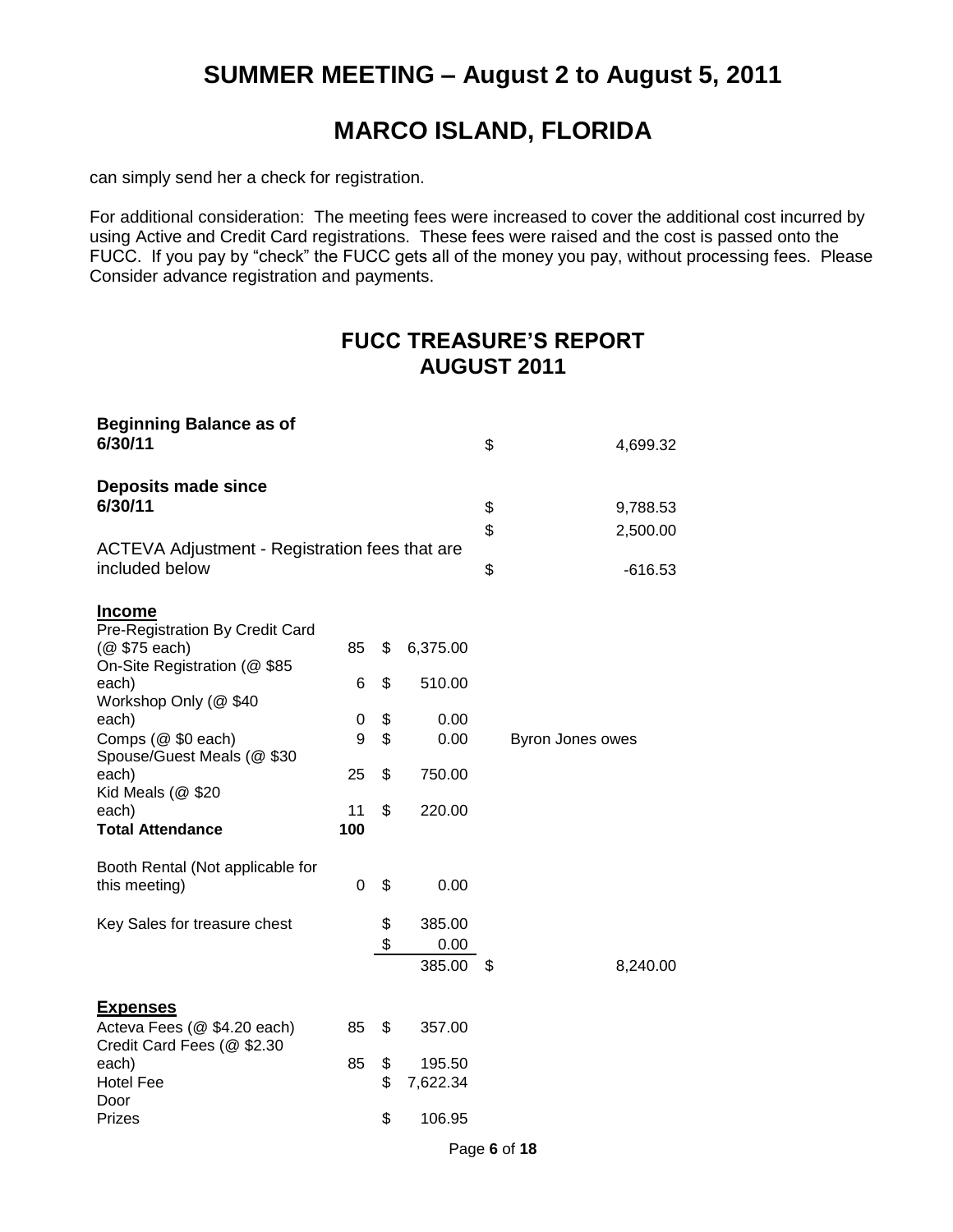# **MARCO ISLAND, FLORIDA**

| <b>Bank Fees</b>               | \$<br>109.00   | Returned check & fee |
|--------------------------------|----------------|----------------------|
| Meet and Greet                 | \$<br>654.18   |                      |
| Banquet Supplies (Deco &       |                |                      |
| YMCA)                          | \$<br>75.86    |                      |
| Gratuity                       | \$<br>60.00    |                      |
| <b>Marco Island Florist</b>    |                |                      |
| (balloons)                     | \$<br>34.45    |                      |
| Cash for treasure              |                |                      |
| chest                          | \$<br>100.00   |                      |
| DJ + Sound system for 3        |                |                      |
| days                           | \$<br>750.00   |                      |
| Levy - Banquet                 |                |                      |
| Awards                         | \$<br>173.88   |                      |
| Coffee (extra on Friday AM) -  |                |                      |
| paid cash                      | \$<br>30.00    |                      |
| <b>Emeritus Booth Space</b>    | \$<br>750.00   |                      |
| <b>Meeting Booklet Ad Fees</b> |                |                      |
| (partial payment)              | \$<br>1,200.00 |                      |
| <b>Meeting Planner Fee</b>     | \$<br>2,100.00 |                      |
|                                |                | \$<br>14,319.16      |
|                                |                |                      |
|                                |                |                      |
| <b>Ending Balance</b>          |                | \$<br>10,292.16      |

Prepared

by: Vinnie LaVallette -08/15/11

# **Sunshine One Call Report**



### **REPORT TO THE FUCC**

August 5, 2011

**Attention Members:** Just a reminder that it is hurricane season and weather forecasters are predicting tropical storm Emily to affect Florida this weekend. Now is the time to get your contact information updated so we can provide excavators with the most updated information. The Catastrophic Contact Information, Member Contact Information forms are under the Forms and Applications link at www.callsunshine.com. This is also a good time to access the emergency contact list available to ITE users and print out those members for your area.

**FREE resources help navigate damage prevention:** Visit our online store at www.callsunshine.com to order information on Chapter 556, F.S. and SSOCOF.

#### **811 Day – Wear the Word:** August 11th and the 811

number are perfect partners for promoting the call-before-you-dig phone number. What's going on?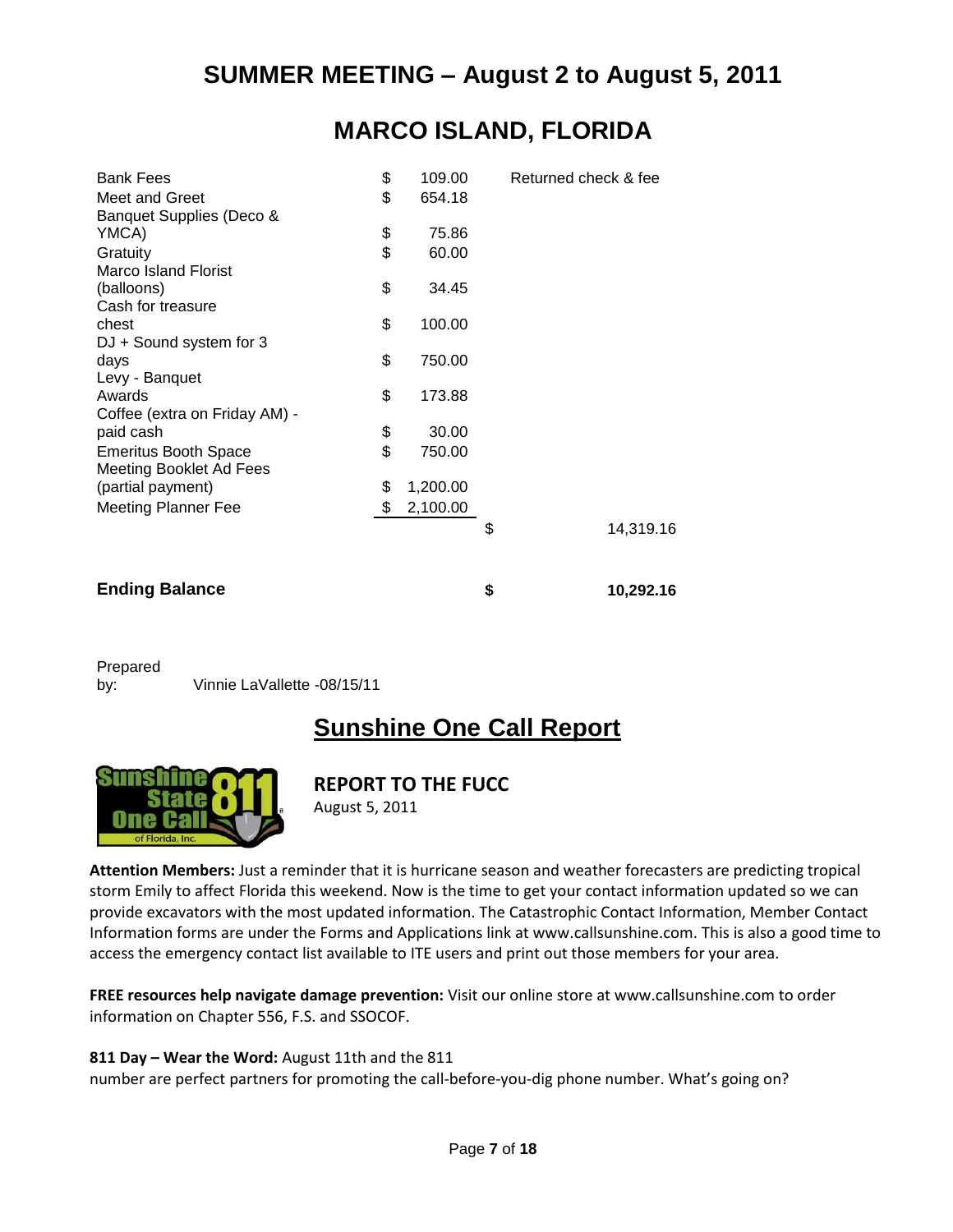# **MARCO ISLAND, FLORIDA**

- Common Ground Alliance stakeholders will join outdoor crowds at NBC's Today and CBS's Early Shows in matching Call 811 T-shirts. Afterward they'll fill the stands at Citi Field, wearing their 811 shirts of course, for the New York Mets 12:10 p.m. game against the San Diego Padres.
- Five people wear 811 shirts in YouTube videos, live video shows, photos and promote via Facebook and Twitter. Visit iwearyourshirt.com on August 11th. You'll be amazed and you could win an iPad!
- What can you do? Link to www.iwearyourshirt.com, Facebook it, Twitter it, hang a poster, hang a banner, eat pizza. (See coupon below.)

**No Bull Rodeo Challenge:** This weekend we're sending eight locators to represent Florida in the International Locate Rodeo in Georgia. Representing our state are:

- **Tony Smith, Gainesville Regional Utilities, Electric Division**
- **URICT:** Jim Driscoll, Craig A. Smith & Associates, Electric Division
- **Scot Aby, TECO Peoples Gas, Gas Division**
- **ULACTER Sabater, Craig A. Smith & Associates, Gas Division**
- **Tina Neri, Manatee County Utilities, Telecom Division**
- Charles Hartsock, US Metropolitan Telecom, Telecom Division
- **EXECTE: Steven Abbott, Cardno TBE, Water Division**
- James Dorminey, Gainesville Regional Utilities, Water Division

#### **SSOCOF Statistics**

- Incoming ticket volume for July 2011 was down 6% from July of last year, down 5% for the fiscal year to date and down 11% from last month.
- Outgoing (billable) transmission volume for July 2011 was down 9% from July of last year, down 7% for the fiscal year to date and down 11% from last month.
- Positive response system late notice transmissions totaled 16,657 (3% of total) for July 2011 and 35,063 (3% of total) for the fiscal year to date.
- Positive response system responses for code 3F "Unmarked Marking delay requested by locate technician and agreed to by excavator" totaled 46,365 (8% of total) for July 2011 and 92,518 (8% of total) for the fiscal year to date.
- Average answer speed for July 2011 was approximately 21 seconds for the month and 25 seconds for the fiscal year to date.
- **Incoming ticket volume for July 2011 was approximately 63% ITE and 37% phone for the month and 62% ITE** and 38% phone for the fiscal year to date.

SAFE DIGGING IS NO ACCIDENT. ALWAYS CALL 811 BEFORE YOU DIG.

### **FLORIDA DEPARTMENT OF TRANSPORTATION REPORTS**

**District One –** John Faison reported:

- Mr. Faison introduced himself as the new District One Utilities Administrator followed by a brief statement which read: As everyone is now aware Walter Childs has officially retired after 42 years of service. He will be missed by myself and the District.
- Secretary Stan Cann has also retired and his position has been advertised. In the interim, Secretary Don Skelton will oversee District One and district Seven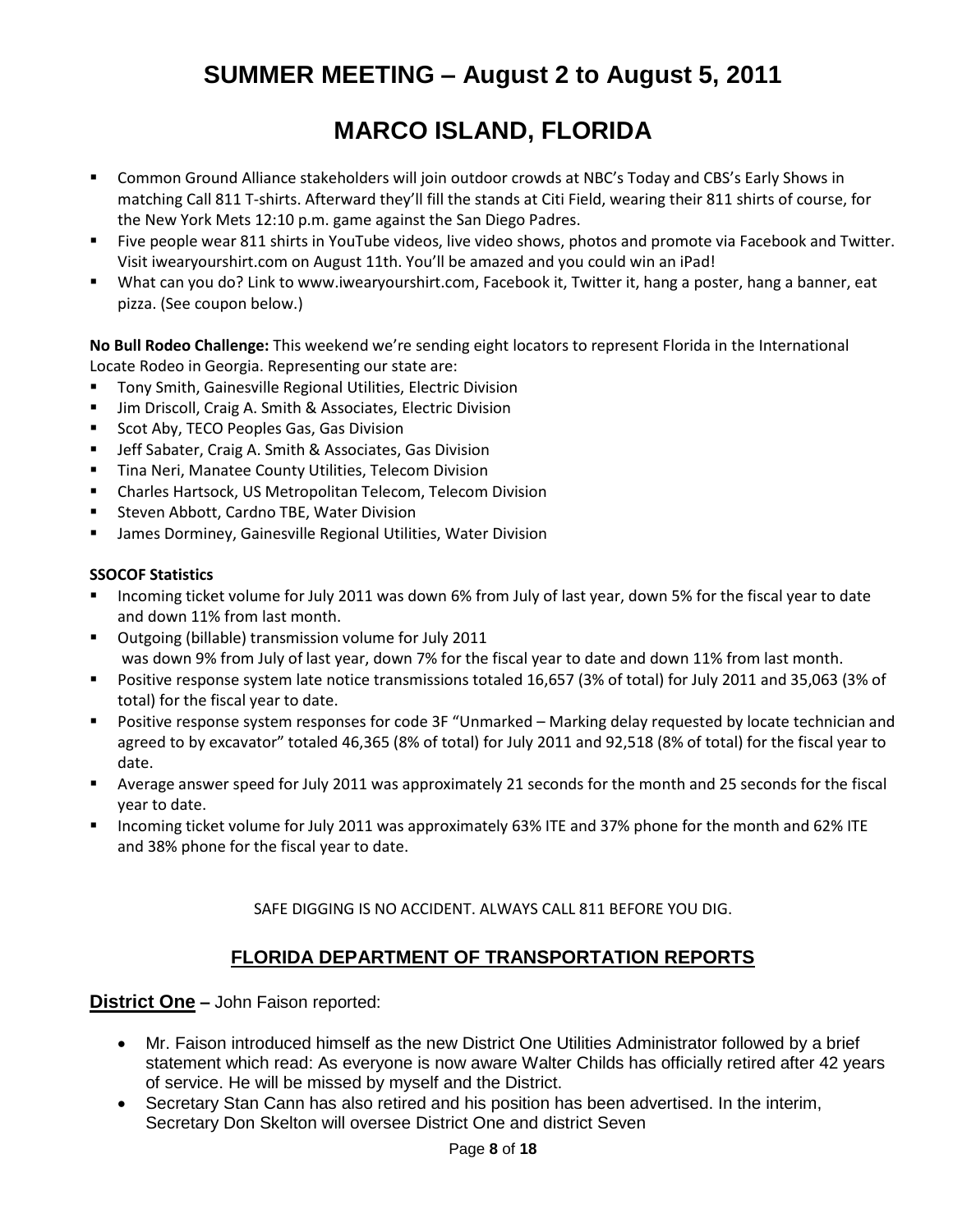# **MARCO ISLAND, FLORIDA**

- District Utilities continues to attend monthly group meetings to maintain communications with UAO"s
- Mr. Faison stated that the District One Office will putting together a liaison meeting soon.
- Mr. Faison stated that he wanted to personally invite all UAO"s to provide input and expectations of the District One Office and stated the was looking for input to make things better or what is being done properly.

**District Two** – No Report Given or Submitted

**District Three -** No Report Given or Submitted

**District Four –** Tim Brock reported:

- The District Four now provided the District's Production and Letting Updates in Separate electronic files, broken down by the County.
- The District has provided G.I.S. Work Program information that maps out 5 Year Work Program and their associated limits in the 5 D-4 Counties (Brevard, Palm Beach, Martin, St. Lucie, and Indian River Counties.
- We continue to advance our large Construction Projects on I-595 & I-95. Thank you for the entire corporation and advance coordination. We also have several more projects in the works on SR 710 and the northern District Counties onI-95. They are all Design-Build Projects

**District Five –** John Murphy reported

 The District Five Office is in the process of moving forward with some big projects. The Wekiva Parkway Project and Sun Rail Project.

**District Six –** No report given or received.

**District Seven –** No report given or received

**Turnpike Enterprise District –** Jim Kervin reported:

- $\bullet$  Initiative AET V Single Gantry System Design Build Process.
- The Turnpike let 60 (plus) projects.

### **FLORIDA'S TURNPIKE ENTERPRISE PROJECT UPDATE: Central Florida Projects**

**FPID 427144-1**: This project calls for the re-surfacing of the Turnpike Mainline, SR9I, approx. MP 274 to 275, a distance of I mile, in Lake County. Anticipated letting is August 2011.

**FPID 406146-1**: This project will widen the Turnpike mainline from 4 to 8 lanes from Beulah Road to SR 50, approximately 4 miles, in Orange County. Construction began early 2009. Anticipated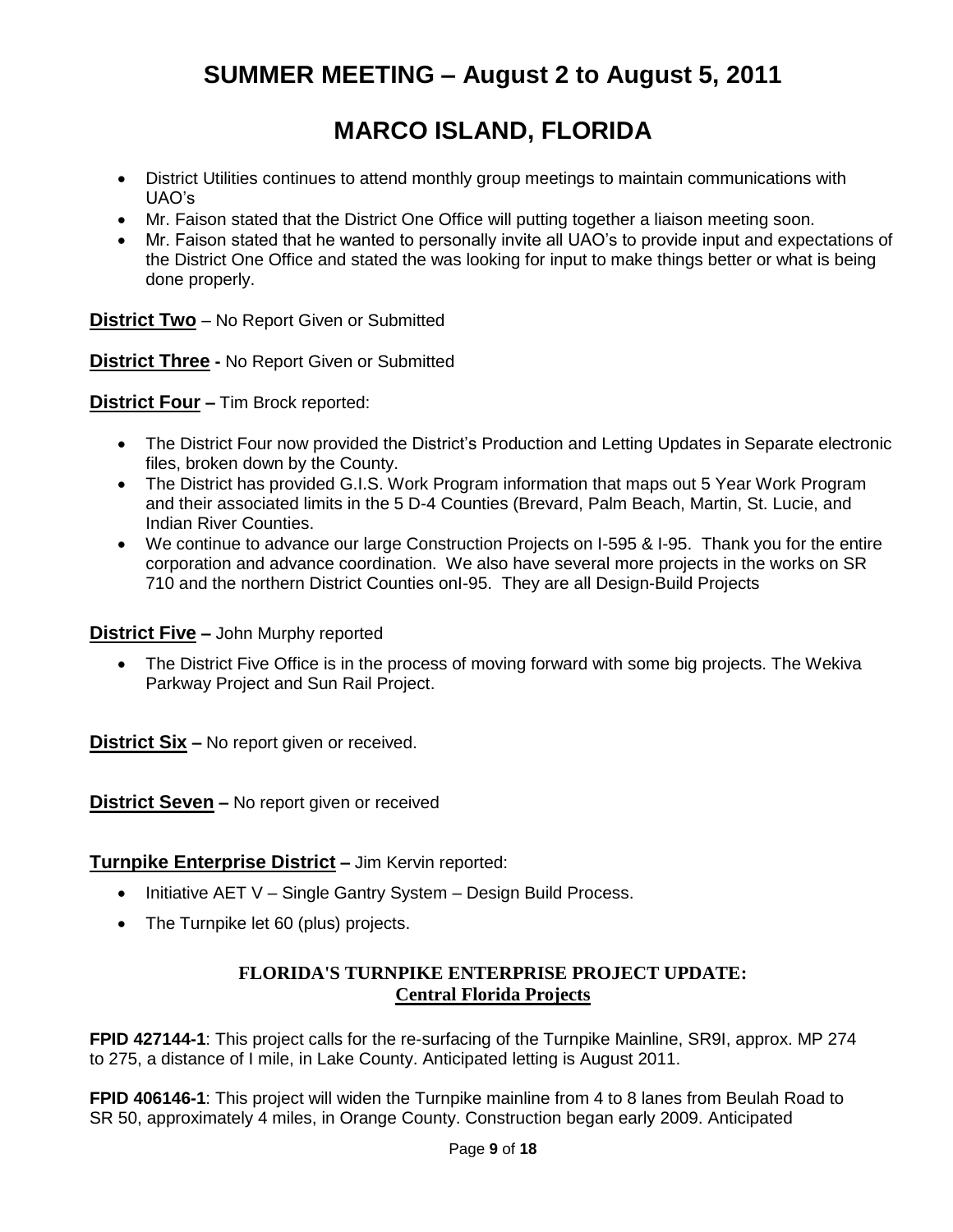# **MARCO ISLAND, FLORIDA**

construction completion is expected the end of 20 II.

**FPID 406148-1:** This project will widen the Turnpike mainline from 4 to 8 lanes from 1-4 to Gotha Road in Orange County for approximately 4 miles. Construction is complete.

**FPID 406148-3:** This project will widen the Turnpike mainline from 4 to 8 lanes from Gotha Road to Beulah Road in Orange County. Construction is underway. Anticipated construction completion is Fall 2011.

**FPID 419330-1:** This project is part of Turnpike's Canal Protection Program, covering the mainline S.R. 91 through Lake County. Design is underway.

**FPID 423202-1&3/423203-1&3:** This project includes resurfacing of the SR 417 (Southern Connector) and Design Criteria Upgrades from MP 0.000 to MP 4.761 in Orange and Osceola Counties. Design is complete. Construction is underway.

**FPID 419326-1:** This project is part of the Turnpike's continuing Canal Protection Program consisting of installation of roadside barriers in areas of water hazards in Osceola County. Construction let occurred this July 20II.

**FPID 423198-1:** Resurface Turnpike Mainline in Lake County from MP 281.8 to 297.8, *sou/hbound* only and safety upgrades. Design is underway.

**FPID 423375-1:** Widen the Turnpike Mainline from SR 50 in Orange County to 1-75 in Sumter County, MP 272 to MP 309. Widen the Mainline from 4 to 6 and 8 lanes. PD&E underway.

**FPID 427690-1.** Aloma Avenue interchange modifications at State Road 417. Design is underway.

#### **South Florida Projects**

**FPID 406144-4:** This project includes the upgrade of the Florida Turnpike at the Lake Worth Road Interchange in Palm Beach County. Construction is complete.

**FPID 406095-8:** This project is the resurfacing of the Turnpike Mainline from Miramar Parkway to Griffin Road in Broward County. Construction is underway.

**FPID 406094-4:** This project will widen the *northbound* lanes of the Turnpike Mainline from 3 to 4 lanes from Peters Rd. to Sunrise Blvd. in Broward County. Construction is underway.

**FPID 406097-4:** This project will widen the *northbound* lanes of the Turnpike Mainline from 3 to 4 lanes from Sunrise Blvd. to Atlantic Blvd. in Broward County. Construction is underway.

**FPID 423204-1:** The project includes resurfacing of the Turnpike's Miami-Dade Spur from MP 0.4 to 3.3. Design is complete. Construction is underway.

**FPID 406150-5:** Resurface the Turnpike Mainline from Atlantic Blvd. to Sawgrass Expressway in Broward County, Approximately 8.15 miles, and safety improvements. Design is underway.

FPID 415487-1: HEFT Signalization improvements at SW 211 th Street (East). Final Design Plans update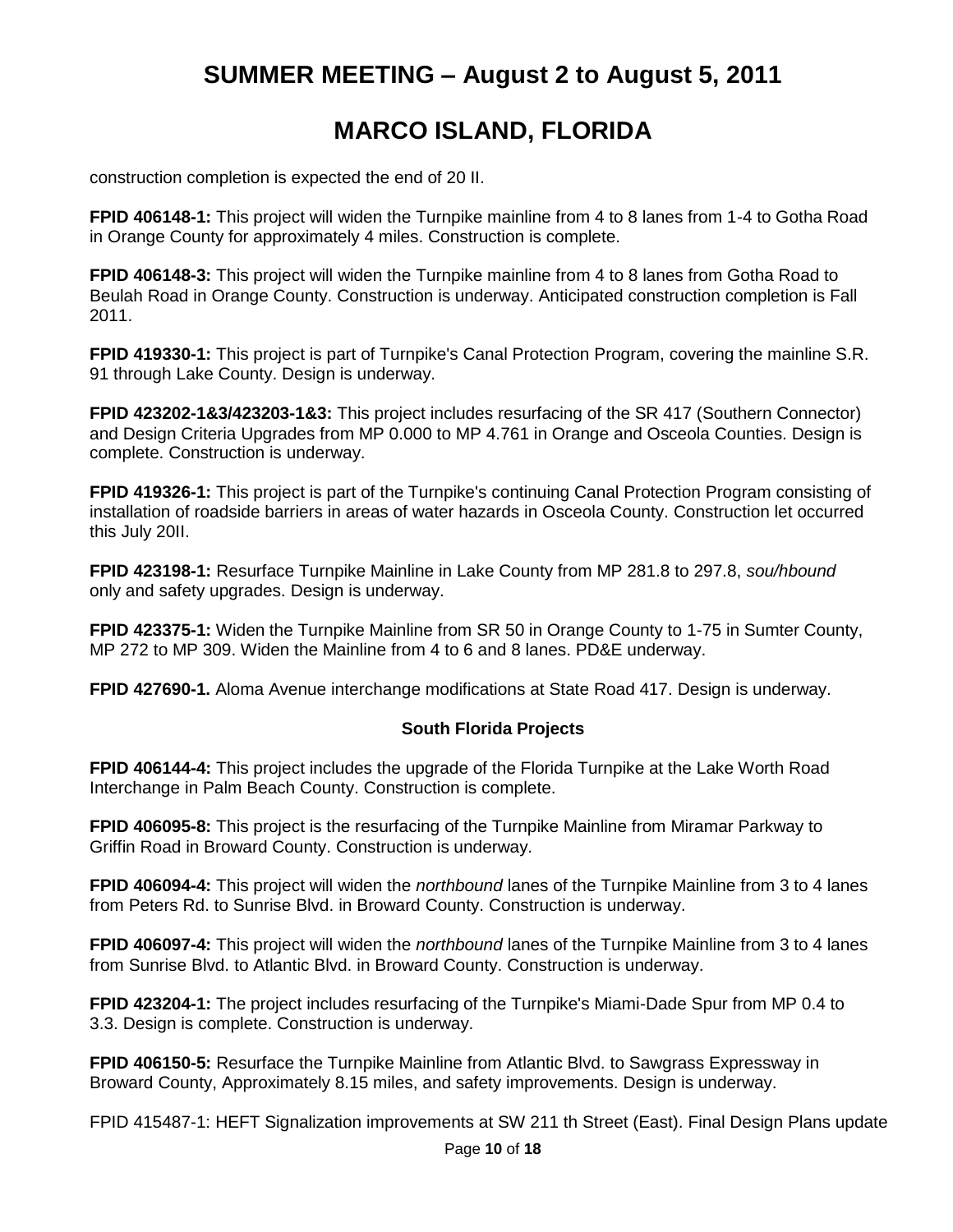# **MARCO ISLAND, FLORIDA**

is underway. The project is anticipated to let in October 20II.

**FPID 426155-1:** Resurface and improvements HEFT from MP 14.4 to 23.5 in Miami-Dade County, and goes with FPID"s 427700-1 and 427701-1. The project let in July 2011.

**FPID 417544-1:** South Florida AET Conversions on HEFT Phase I, from US I to SW 120th Street. Convert toll plazas to all electronic. Design/Build projects. Construction is complete.

**FPID 406096-4:** South Florida AET Conversions on HEFT Phase 2, from SW 120th Street to SR 836. Convert toll plazas to all electronic. Design/Build project. Construction is complete.

**FPID 417547-1:** South Florida AET Conversions on HEFT Phase 3, from SR 836 to Miramar. Convert toll plazas to all electronic. Design/Build project. Construction is complete.

**FPID 415462-2:** South Florida AET Conversions on Turnpike Mainline Phase 4, from Golden Glades to 1-595. Design is underway.

**FPID 422349-1:** Replacement of Turnpike ramp bridge at PGA Blvd. interchange. Design is underway. Anticipated letting is February 2012.

**FPID 422350-1:** Replacement of Turnpike ramp bridge at Indiantown Road interchange. Design is underway. Anticipated letting is October 2011.

**FPID 423371-1:** Widen HEFT from SR 836 to NW 57th Ave. in Miami-Dade and Broward Counties from 6 to 8 and 10 lanes. PD&E is underway.

**FPID 427147-1:** This project includes resurfacing of the Turnpike's Mainline (SR 91) from MP 102.5 to MP 103.7 in Palm Beach County. Design is underway.

**FPID 427685-1:** This project includes the construction of auxiliary lanes on the HEFT from N.W. 74th Street to NW 106th Street in Miami-Dade County. Design is underway.

**FPID 429325**-1: This project includes intersection improvements of the HEFT at SW 8th Street in Miami\*- Dade County. Design is underway.

**FPID 429329**-1: This project includes intersection improvements of the HEFT at Bird Road in Miami-Dade County. Design is underway.

### **West Florida Projects**

**FPID 416537**-1+2: Widen Polk Parkway and add a new interchange at Pace Road in Polk County. Design/Build project. Construction is underway.

**FPID 423199-1:** Resurface Polk Parkway from MP 8.0 to 21.0 in Polk County and safety improvements. Design is underway.

**FPID 258958-1:** New interchange on Suncoast Parkway at Ridge Road. Design is currently on-hold.

Page **11** of **18 FPID 424792-1:** Resurface Suncoast Parkway in Pasco County, approximately 19.8 miles and safety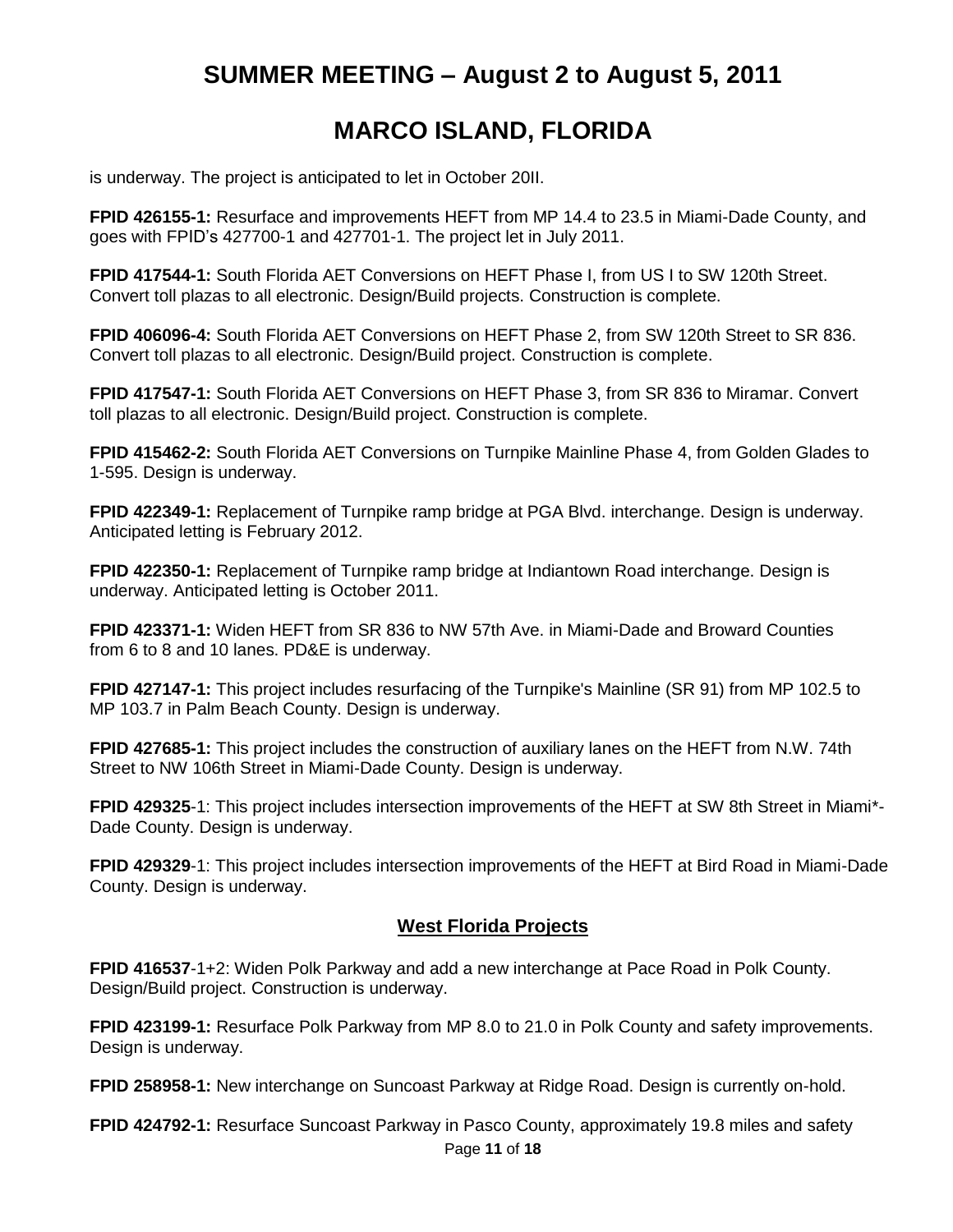# **MARCO ISLAND, FLORIDA**

improvements. Design is underway.

**FPID 406151-1:** Widen Veterans Expressway in Hillsborough County from 4 to 8 lanes from Memorial Highway to Gunn Highway. Design is currently on-hold.

**FPID 406151-4:** All Electronic Tolling (AET) Phase 6 on the Veterans Expressway and Suncoast Parkway. Design is underway.

**FPID 427324-3:** This project includes roadside improvements and resurfacing of approximately 20 miles of the Suncoast parkway in Hernando County. Design is underway.

### **Mainline Service Plaza Projects**

**FPID 422418:** Upgrade service plazas on Turnpike Mainline, 8 locations. Design/Build project. Construction is underway. Will construct new gas station/convenience stores at the plazas as well as new Restaurants at several locations and upgrades at others.

**FDOT Central Office –** Tom Bane reported:

- State has a new General Counsel.
- FDOT will Amend all Master

## **Presentation - SUE Plus**

Presented By: Mark Wallbom, CEO, Underground Imaging Technologies

## **FUCC INTEREST GROUP Committee Reports**

### **Power Interest Group**

**Chairman – Adam Padgett -** Summer 2011.08/04/2011

Attendees: Adam Padgett Tampa Electric Company ajpadgett@tecoenergy.com Alan Boaz FPL a.boaz@fpl.com Alan Kimbley Sumter Electric Coop. Alan.kimbley@secoenergy.com Angel Vargas FPL angel\_vargas@fpl.com Arlene Brown Tampa Electric Company albrown@tecoenergy.com Art Gilmore Progress Energy arthur.gilmore@pgnmail.com Barbara Wright PB Americas, Inc. wrightba@pbworld.com Byron Sample FPL byron.a.sample@fpl.com Chad Swails Gulf Power ceswails@southernco.com Craig Huntsman Davey craig.huntsman@davey.com David Kuhlman FPL david.f.kuhlman@fpl.com Erik Brueningsen Wantman Group erik.brueningsen@wantmangroup.com George Beck Florida Power & Light george.beck@fpl.com Ginny Davis CES Inc. gdavis@cescivil.com

Page **12** of **18**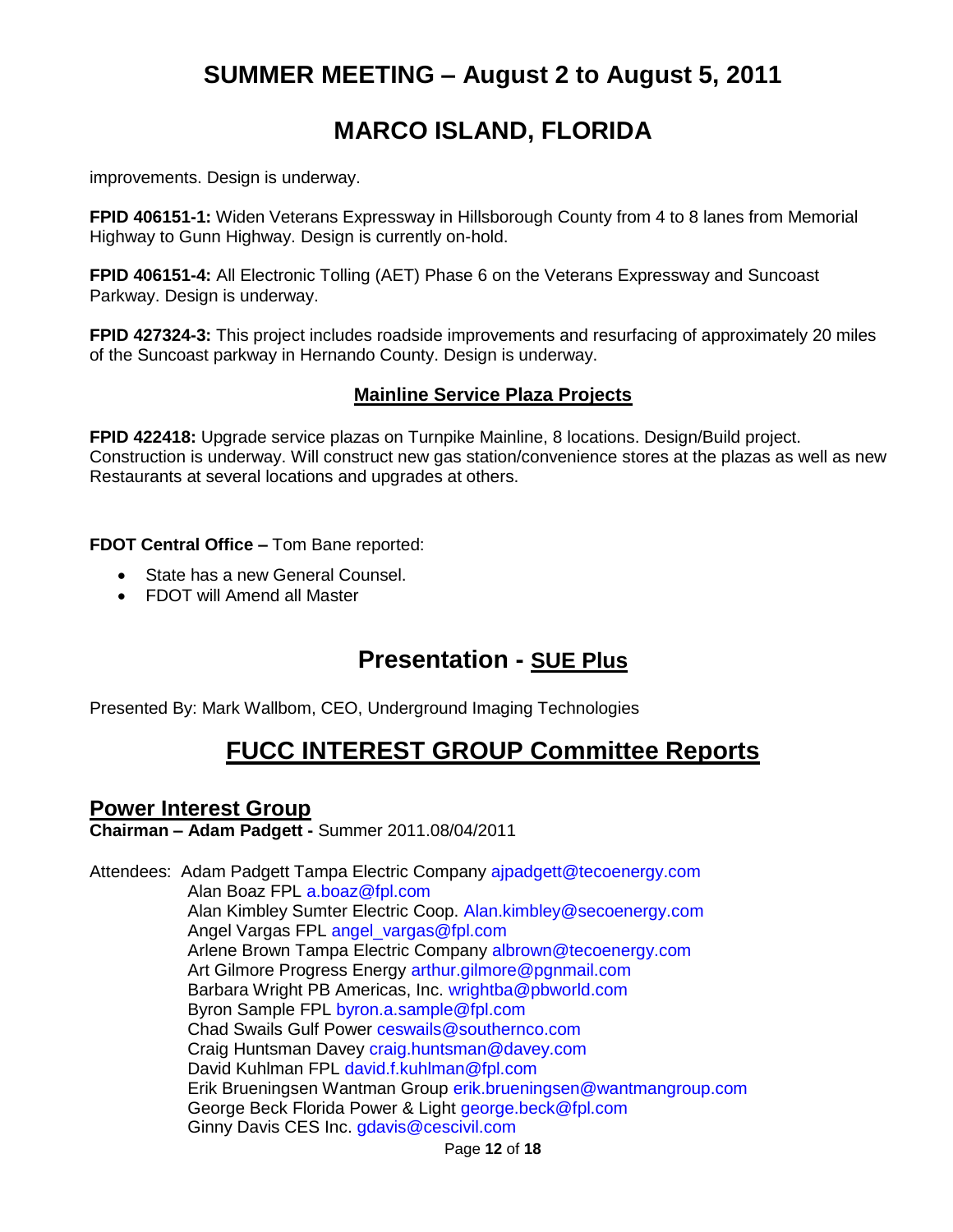# **MARCO ISLAND, FLORIDA**

Jeanna Dean PB Americas, Inc. deanj@pbworld.com Jim Kervin Turnpike james.kervin@dot.state.fl.us Jordan Cook FPL jordan.cook@fpl.com Karen Lund FPL karen.lund@fpl.com Kris Hayes Lakeland Electric kris.hayes@lakelandelectric.com Michelle Hernandez Florida Power & Light michelle.hernandez@fpl.com Nichole Bates Tampa Electric Company nmbates@tecoenergy.com Patti Hersch FPL patti.hersch@fpl.com Pete Washio FPL peter.h.washio@fpl.com Rita Suarez FPL rita.suarez@fpl.com Rob Helfer Florida Power & Light robert.helfer@fpl.com Rob Morris FPL Rob.morris@fpl.com Rosemary Sweet Progress Energy rosemary.sweet@pgnmail.com Steve McLaughlin Macdriller Inc. macdrillerinc@gmail.com Thomas Bane FDOT‐Co thomas.bane@dot.state.fl.us Tim Brock FDOT‐D4 tim.brock@dot.stat.fl.us TK Christie Progress Energy t.k.christie@pgnmail.com Tom Kennedy FPL t.j.kennedy@fpl.com Tom Scott Clay Electric Coop tscott@clayelectric.com Trish Dickerson BPA pdicerson@bpa‐engineers.com Yossie Yanis GRU [yanizey1@gru.com](mailto:yanizey1@gru.com)

#### **Agenda:**

- Old Business:
	- o OSHA Clearance
- New Business:
	- o FDOT lane closure restrictions
		- **What restrictions are burdensome?**
		- What are some potential resolutions/compromises?
	- $\circ$  ADA 48" sidewalk clearance requirements (public ROW accessibility quidelines)
		- **What are the expected impacts?**
		- **August 9th webinar**
- Round Table
- Elect new chair
- Minutes:
- OSHA Crane Rule:
	- o Adam P. (Tampa Electric) ‐ Tampa Electric examples
	- o TK Christie (Progress) ‐ Outage issues
		- Used T&D (Progress) unit to perform the work for the contractor (customer paid).
			- Qualified electrical contractor allows them to work within the 10" range
			- OSHA rule still applies when not working on electric facilities….
	- o David Kuhlman (FPL) ‐ Otherwise, going pretty well
		- No issues heard from district office
- District lane closures:
	- o We all understand the reason for lance closure rules
	- o We are putting a team together to address this issue
		- **Please let David know if you are interested**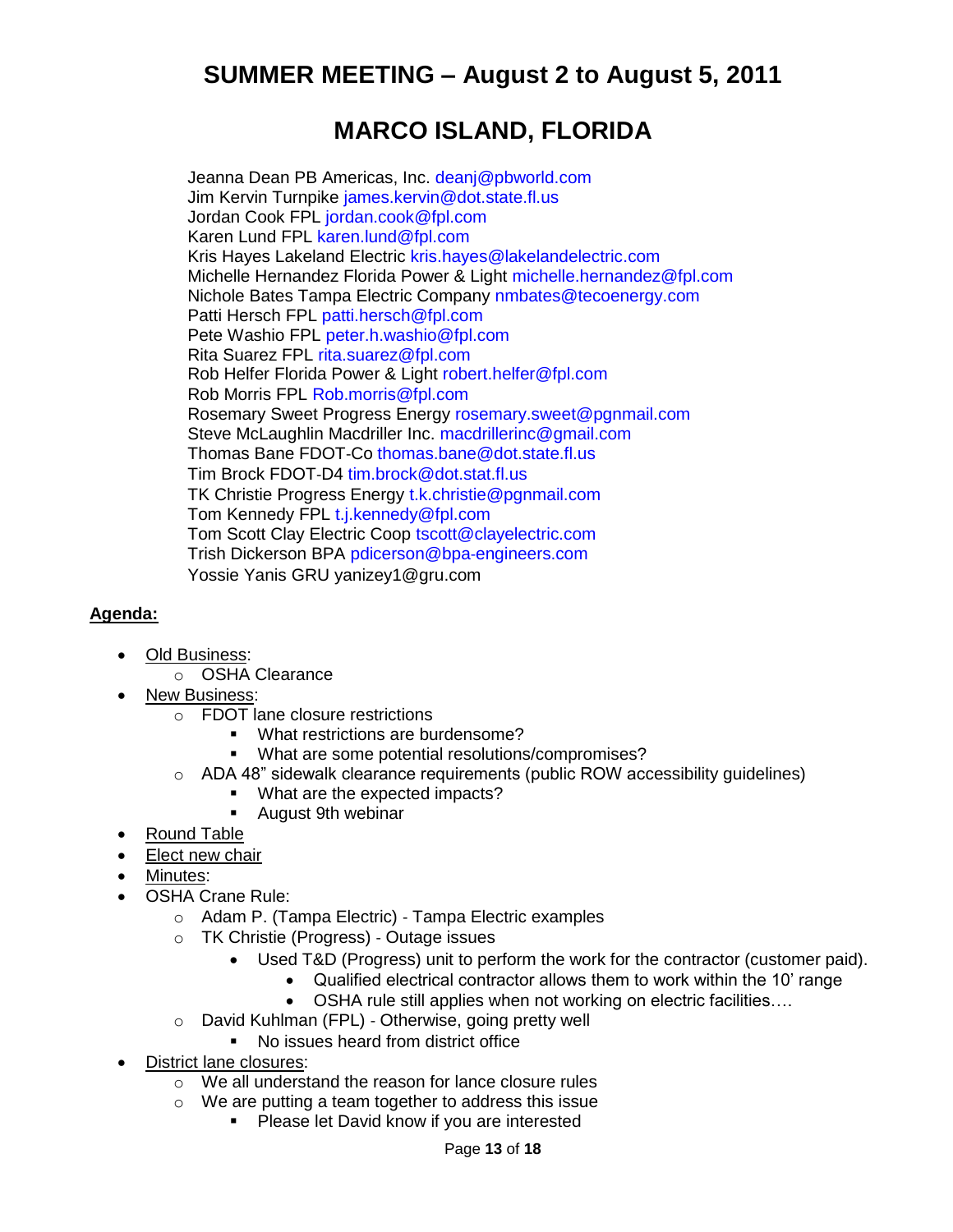# **MARCO ISLAND, FLORIDA**

- o Sally Prescott (Cardno TBE)‐ "Carmageddon" Cali interstate shut down)
	- **Notification helped make it a success.**
- $\circ$  Tom Bane (FDOT Central Office) Important to identify exactly what the problem is
	- **•** Where or what exactly is the problem stemming from
- $\circ$  David K. Need to know what each district policy is (understanding FDOT expectations) ■ Recommends based on facts
- o Tim Brock (FDOT D‐4) ‐ There are no district policies only district practices
- 48" Pathway Clearance Requirements (PRAG):
	- New rule making notice July 26th
		- 20 day comment period.
	- Publicized in the Federal Register.
	- Florida green book committee tried to add this requirement a few years ago.
	- There will also be slope requirements.
- New Chairs: Chad Swails (Gulf Power) & Michelle Hernandez (FPL) were unanimously approved as Co-Chairs.

### **Telecommunications Interest Group**

**Chairman – Greg Schmidt -** Meeting opened at 9: 52 AM

- Attendance was 18 and fall out as follows: Telecom 9; Consultant Firms-7; FDOT-1; SSOOCOF-1.
- We got a late start (9:52), due to the run over from the UAM meeting.

#### o **Old Business-**

- We briefly discussed the minutes from the Spring meeting pointing out a few key issues such as the Educational Workshop our group is sponsoring in the afternoon concerning permitting issues pertaining to 'sensitive areas'.
- Concerning Tim Brock"s comment about having appropriate "signatures" on file, Greg Schmid asked if anyone knew the process for that. David Summers advised that there is a location on the FDOT web site to accomplish this. It's called a Certificate of Incumbency and either actual names OR the name of a position(s) could be used. He suggested that if work force turnover is an issue that it may be best to state "positions" instead of names. However, should the position(s) be re-stated/changed, that would have to change on the certificate just as would a name.
- Brian Lantz asked for an update on the easement issue between The City of Cape Coral and CenturyLink. Ron Popp wasn"t present so Greg Schmid stated that his limited knowledge was that it was moving forward through litigation. All agreed that the outcome was extremely important.

#### o **New Business-**

Upon review of the minutes, Bob Lowen made a motion to accept the minutes as is.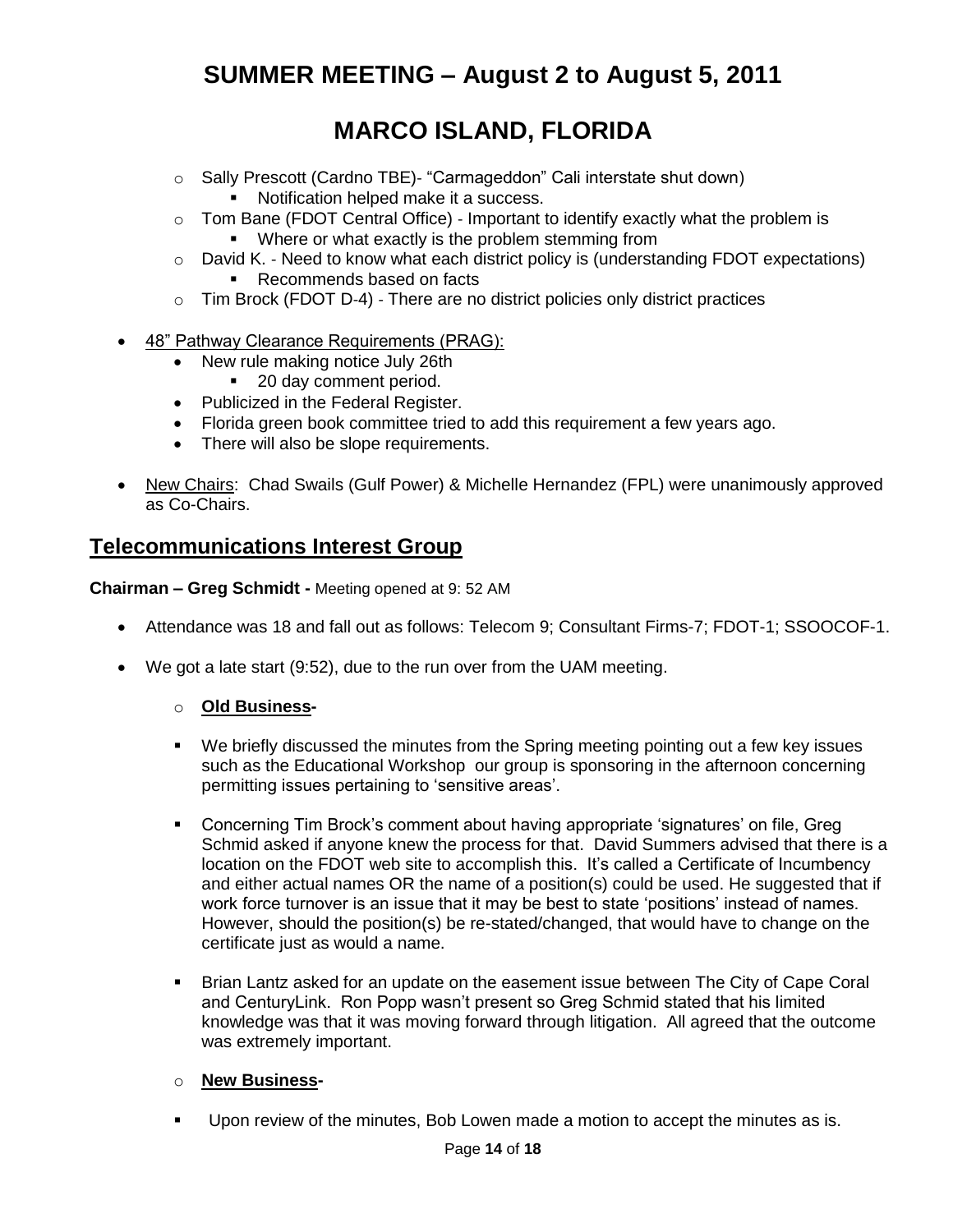# **MARCO ISLAND, FLORIDA**

Marilyn Pineau offered a second.

- Bob Lowen reminded the group that it was time to sit a new chairman. Some discussion ensued as to changing the By-Laws to permit the chairmanship to span beyond one year to provide better continuity.
- After some discussion of various names, Don Anthony volunteered to chair the group.
- The next item pertained to some new guidelines being considered by the Access Board pertaining to clearances for wheelchair activity along sidewalks. Bob had forwarded an email that he received from David Kuhlman to Greg Schmid that contained a snapshot of data about this to Greg Schmid. Greg, likewise, forwarded the email to the committee members with e-addresses on file. Greg stated that he would forward to those members that added their e-address on the sign in sheet. The main thing at issue is that the current exception that allows the "desired" 48 inches of clearance to be reduce to 32 inches when 48 inches cannot be achieved is absent from the new material. The understanding is that the verbiage "should provide 48 inches of clearance" has been changed to read "shall provide 48 inches of clearance. Bob Lowen and Brian Lantz stated that they had spoken with parties within their organizations. There is a Webinar August  $9<sup>th</sup>$  that's open to anyone but persons wanting to participate must register.
- **This conversation was lively and lasted until the last minutes of the meeting, however,** before closing the meeting, Greg Schmid asked Ron Popp, (who was now in attendance), to give a very brief update of the issue of CenturyLink vs. The City of Cape Coral. Ron stated that it was still moving forward. CenturyLink had an early victory in that during the first round, apparently the City wasn't prepared as well as they should have been. It's moving to the next level. Ron also stated that CenturyLink is dealing with some issues with The City of Ft. Myers as well but it's not an easement issue but deals with having to place fiber optic cable along a street that was recently completed under a community beautification, (of sorts), program.
- o New Chairman: Don Anthony Brighthouse Networks, LLC
- The meeting was adjourned at 10:33.

## **FUCC SUBCOMMITTEE REPORTS**

#### **Utility Accommodation Manual (UAM) Sub-committee – Bryan Lantz - 36 In attendance**

- Addressing lane closure restrictions
- No meeting note submitted

#### **Joint Use/FJUNS (Florida Joint Use Notification System) Subcommittee – Nichole Bates**

- 12 in attendance
- Discussed NJUNS Updates
- Viewed Presentation from Davey Resources on Eliminating Double Wood
- Requested Volunteers for a New Chair, no luck

#### **Design / Build Sub-Committee – Vinnie Lavallette Chairperson**

• No meeting notes submitted.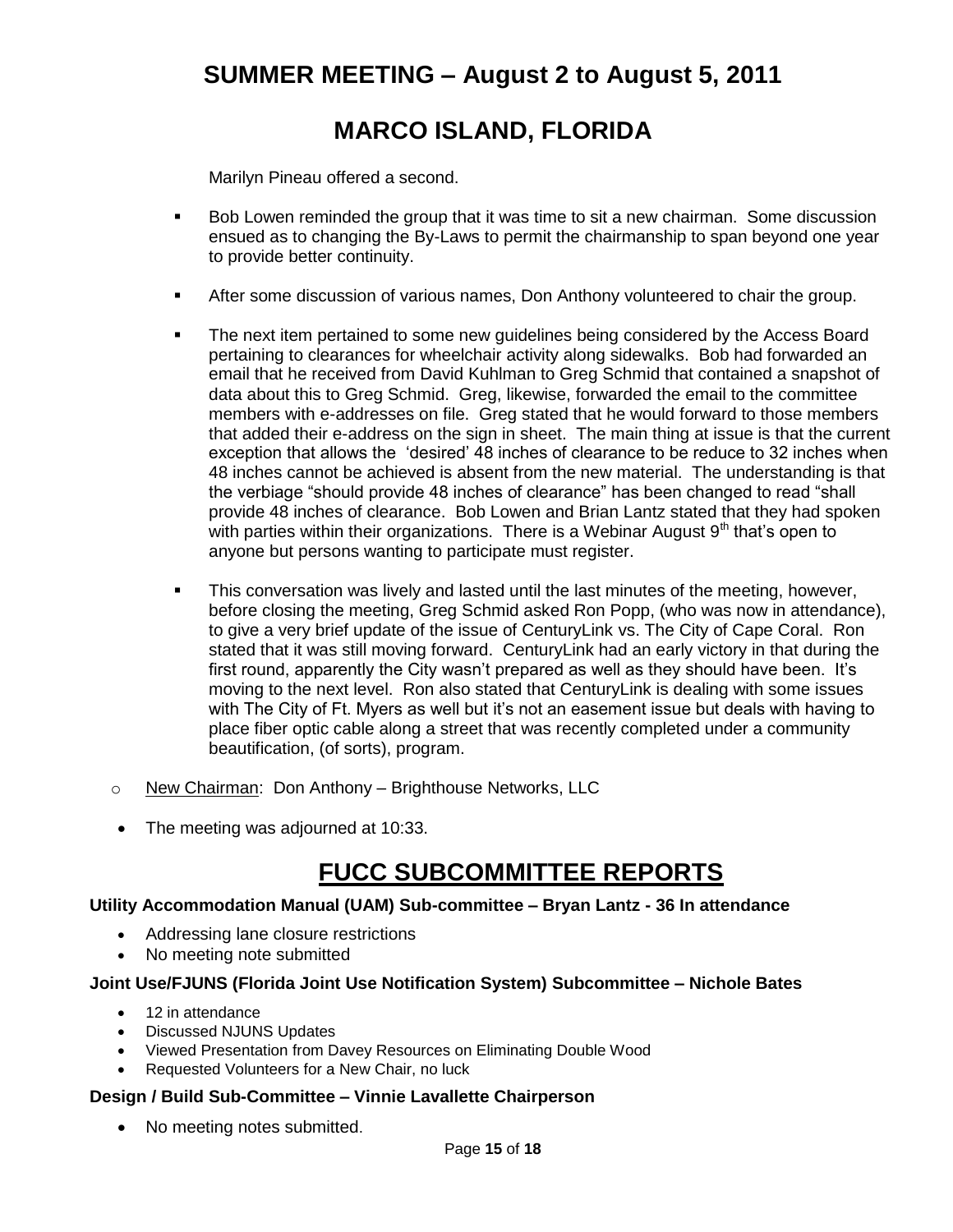# **MARCO ISLAND, FLORIDA**

#### **Permitting Sub-Committee – Ron Popp**

- Discussion included GUPS Georgia Utilities Coordinating System
- No meeting notes submitted

#### **By-Laws Sub-Committee – Steve McLaughlin**

- By-Laws will be revised
- Register the Florida Utilities as a Association –Nonprofit
- No meeting noted submitted

#### **Railroad Subcommittee – Bill Braman, III – CSX**

#### • No report provided

#### **E-Business – John Murphy**

- The FUCC website is continually updated.
- Inquires by the on the maintenance and upkeep of the FUCC Web Site were received from the states if Indiana and Pennsylvania

#### **Conflict Matrix**

Nothing to report at this time.

#### **UCC – Dennis LaBelle**

- o Dennis would like to set up a Certification Module at the next FUCC meeting.
- o Complete the survey
- o Regulations and Agreements delayed
- o Need Sponsor to take over control of Module

#### **Conference Planning – Dennis LaBelle**

Continue to invite Governor, Mayor or local officials to speak to the group.

Meeting Locations are as follows:

- Fall 2011 Mission Inn
	- Reimbursable Process Panel
	- 50 Years of the Turnpike
- Winter 2012 Ocala (Working on contract)
- Spring 2012 Radisson @ Port Canaveral
- Summer Marco Island
	- $\bullet$  17<sup>th</sup> Educational Workshop
- Book room under FUCC block
	- o We have to meet 80% of our contracted block
- Subjects for Future meetings
	- o Need to generate a list
	- o Possibly by sending out a survey

#### **Program Planning – Dennis LaBelle**

- Subjects for Future meetings:
	- o Need to generate a list
	- o Possibly by sending out a survey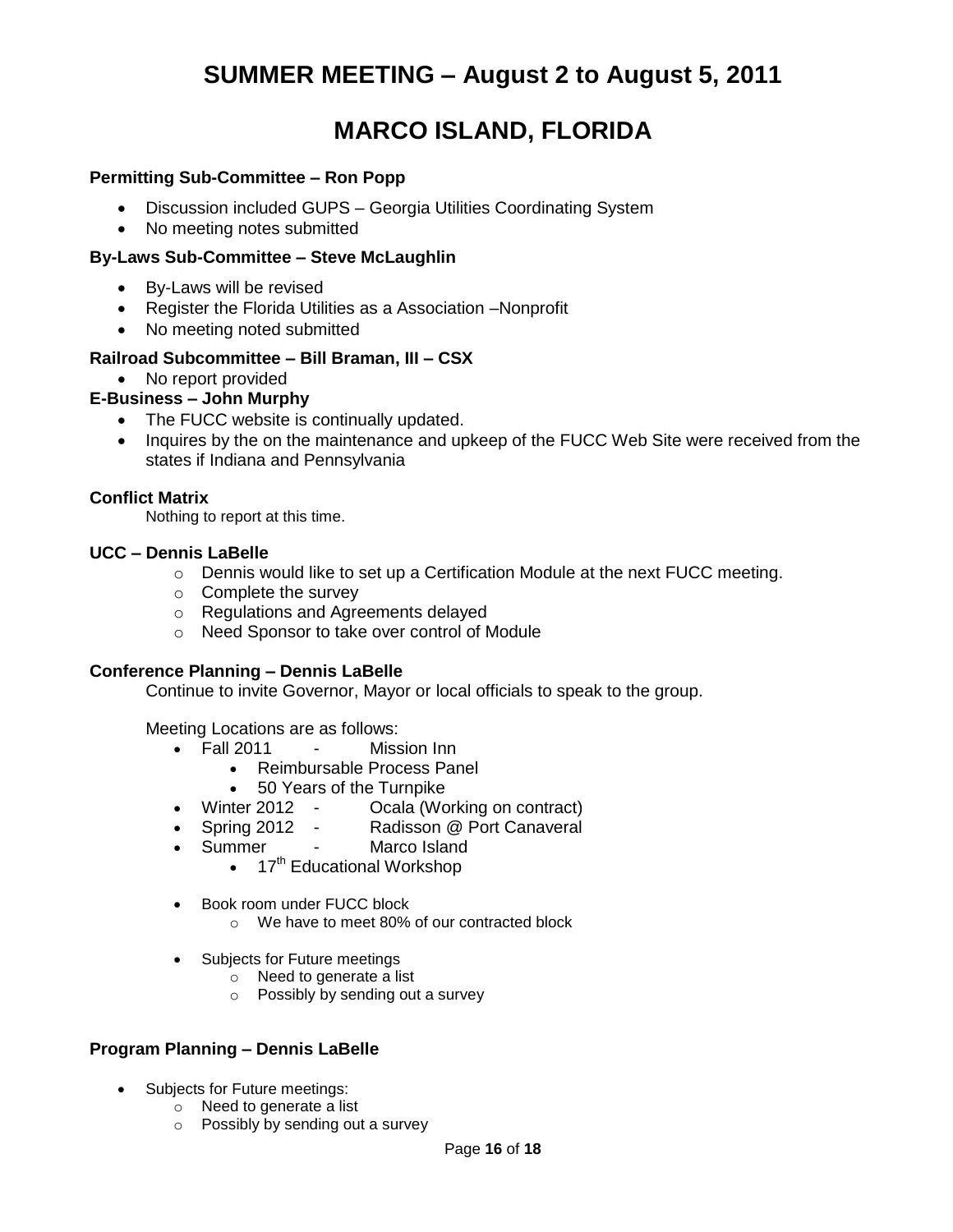# **MARCO ISLAND, FLORIDA**

- Workshops:
	- o There was some inquiry about recycling some of the past Workshops
		- **Utility Work Schedule**
		- **Need new Ideas**
		- Could be part of the survey
- Subcommittee Presentation:
	- o Permitting
		- **Problem –vs- Solutions**
	- o Design Build
		- **Problem Areas and Potential Solutions**
	- o Joint Use
- Meeting Notice:
	- o Very Preliminary Agenda within 2 (two) weeks after meeting
	- $\circ$  First Notice to be provided 2 (two) months before next meeting
	- o Need Subcommittee Chairman to send a Preliminary Agenda to be included in meeting notice
	- o Formal Agenda should be out I (one) month before each meeting

If you are attending, please do not wait until the last minute to register. It takes time to make name badges. Try to register before the actual cut-off dates.

### **OLD BUSINESS**

None

### **NEW BUSINESS:**

### **Change of Officers**

- Vice Chairman T.K. Christie presented the **Award of Appreciation** to Chairman Juan Lopez
- Chairman Juan Lopez dissolved all of the subcommittees and turned the chair over to Chairman T.K. Christie
- Chairman T.K. Christie reinstated all subcommittees.
- Chairman T.K. Christie then asked for a New Secretary Nominee
	- **Don Anthony nominated: Vinne Lavallette and Jodi Rano**
- Committee voted for the New Secretary by a show of hands
	- **Vinne Lavallette was voted in as New Secretary**
- New Treasurer's Position TBA
	- Vinnie Lavallette will provide interim assistance until a replacement is named

### **Presentation:**

Presented By: Ron Popp

#### **Motion to adjourned meeting was given at 11:55am.**

Chairman – Juan J. Lopez Vice Chairman – T.K. Christie Secretary – Joseph E. Sanchez Treasurer - Vinnie Lavallette